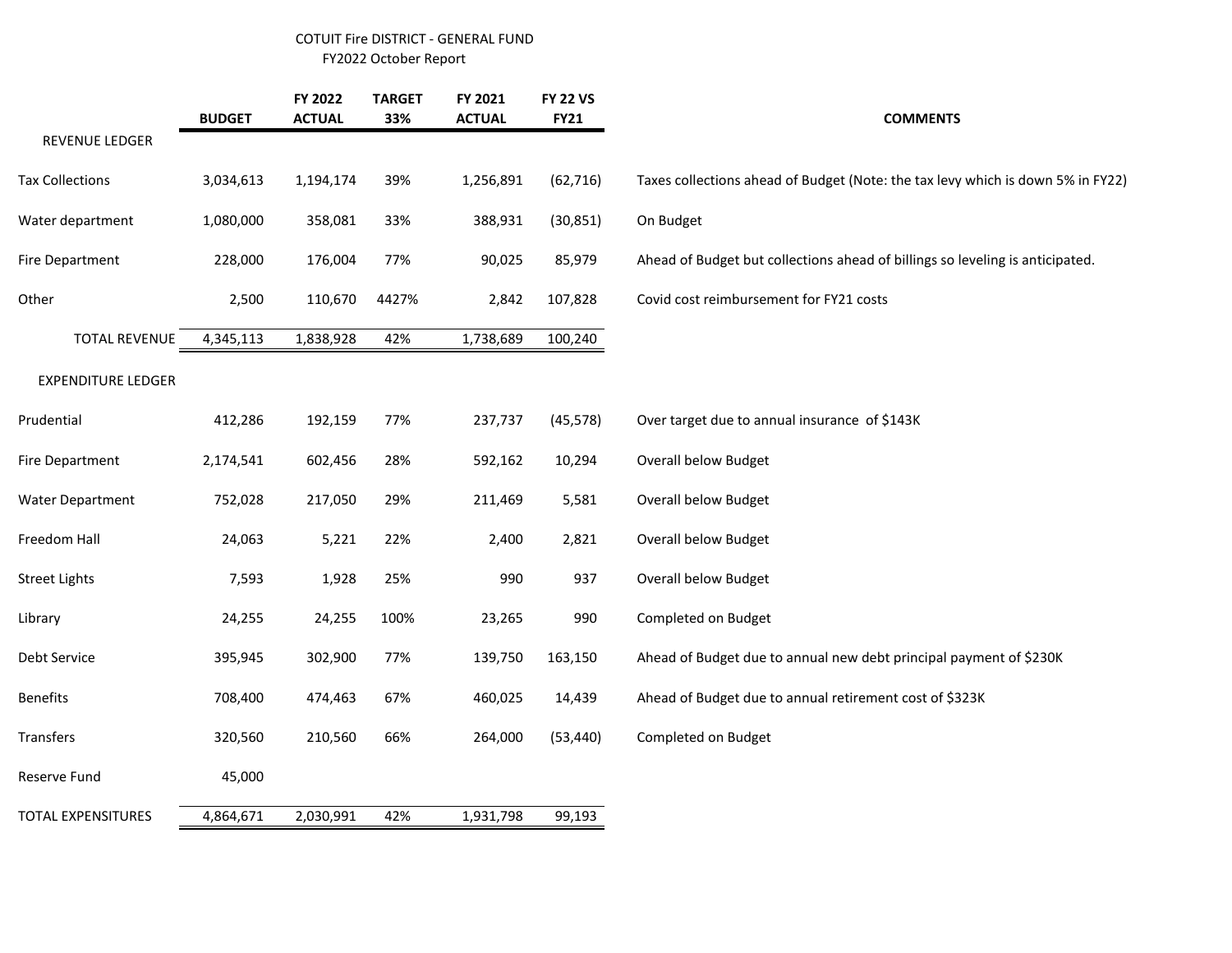## Cotuit Fire District - All Funds October-21  **SPECIAL ARTICLE STATUS**

| <b>BEGINING</b><br><b>BALANCE</b> | <b>May 2021 ADM</b><br><b>Additions</b> | FY 2022<br><b>EXPENDITED</b> | <b>BALANCE</b> | <b>ACTION</b>                                                                                    |
|-----------------------------------|-----------------------------------------|------------------------------|----------------|--------------------------------------------------------------------------------------------------|
| 11,562                            | 31,125                                  |                              |                | 42,687 Available for School Committee needs, to be Expended<br>under the authority of the PruCom |
| 42,975                            |                                         | 4,928                        |                | 38,047 In Process                                                                                |
| 40,695                            |                                         | 12,650                       |                | 28,045 In Process                                                                                |
| 312,634                           |                                         |                              |                | 312,634 \$180K available for 10 year project; \$132K for 30+ yr. only                            |
| 407,866                           | 31,125                                  | 17,578                       | 421,413        |                                                                                                  |
| 65,000                            |                                         |                              |                | 65,000 Planned December purchase                                                                 |
| 48,000                            |                                         |                              |                | 48,000 October purchase                                                                          |
| 45,000                            |                                         |                              |                | 45,000 Available for School Committee for identified purpose                                     |
| 207,500                           |                                         |                              |                | 207,500 No transfer to date                                                                      |
| 773,366                           | 31,125                                  | 17,578                       | 786,913        |                                                                                                  |
|                                   |                                         |                              |                |                                                                                                  |
| 34,221                            |                                         | 275                          |                | 33,946 Perpetual Reserve                                                                         |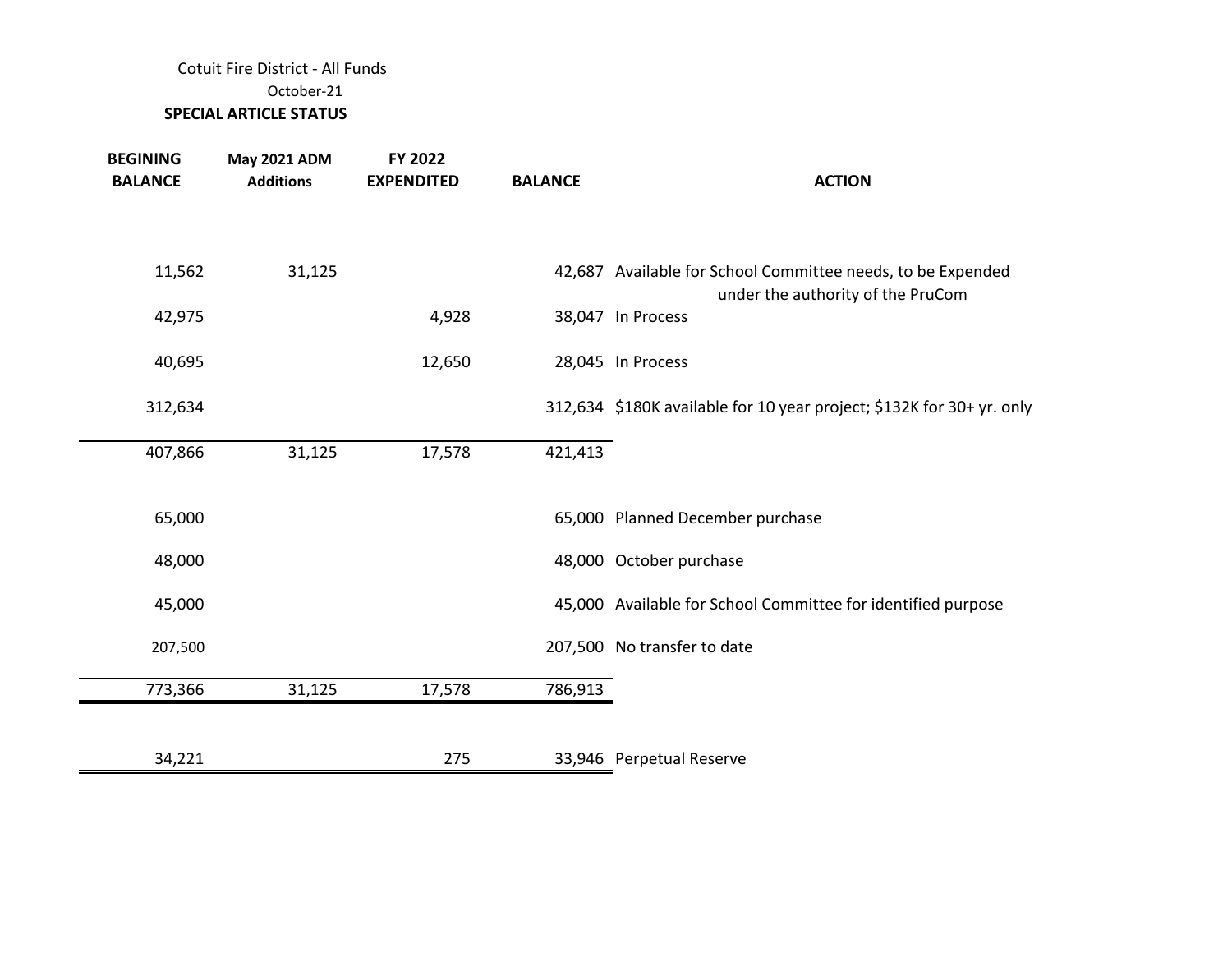October-21

|                         | FY 2022       |               | <b>TARGET</b> | FY 2021       | <b>FY 22 VS</b> |                                                                                       |
|-------------------------|---------------|---------------|---------------|---------------|-----------------|---------------------------------------------------------------------------------------|
|                         | <b>BUDGET</b> | <b>ACTUAL</b> | 33%           | <b>ACTUAL</b> | <b>FY21</b>     |                                                                                       |
| <b>REVENUE</b>          |               |               |               |               |                 |                                                                                       |
| Current year taxes      | 3,023,113     | 1,148,061     | 38%           | 1,139,739     |                 | 8,321 Taxes collections ahead of Budget (i.e., the tax levy which is down 5% in FY22) |
| Prior years taxes       |               | 34,488        |               | 84,503        |                 | (50,016) Beginning Receivables are down 80% so collections down 60% is understandable |
| P&I and Liens redeemed  | 11,500        | 11,626        | 101%          | 32,648        |                 | (21,022) Tax lien redeemptions down substantially despite higher                      |
|                         | 3,034,613     | 1,194,174     | 39%           | 1,256,891     | (62, 716)       |                                                                                       |
| Water Rates& Meter fees | 1,019,000     | 330,653       | 32%           | 355,124       |                 | (24,471) Roughtly on Budget                                                           |
| Antenna                 | 46,000        | 15,298        | 33%           | 22,523        |                 | (7,224) On Budget                                                                     |
| Solar Credits           | 15,000        | 7,105         | 47%           | 6,216         |                 | 889 Ahead of Budget                                                                   |
| Other                   |               | 5,024         |               | 5,069         | (44)            |                                                                                       |
|                         | 1,080,000     | 358,081       | 33%           | 388,931       | (30, 851)       |                                                                                       |
| Ambulance               | 226,000       | 107,251       | 47%           | 89,100        |                 | 18,151 Collections up 20% and billing up 62% to \$92K fro \$57K through October       |
| <b>State Grants</b>     |               | 68,093        |               |               |                 | New Grant for Radios                                                                  |
| Other                   | 2,000         | 660           | 33%           | 925           | (265)           |                                                                                       |
|                         | 228,000       | 176,004       | 77%           | 90,025        | 17,886          |                                                                                       |
| Interest                | 2,500         | 804           | 32%           | 2690.78       |                 | (1,887) lower rates                                                                   |
| Freedom Hall Rental     |               | 1,725         |               | 0             | 1,725           |                                                                                       |
| Solar Credits           |               | 1,621         |               | 151           |                 |                                                                                       |
| Miscellaneous           |               | 200           |               |               | 200             |                                                                                       |
| Covid Revenue           |               | 106,320       |               | 0             | 106,320         |                                                                                       |
|                         | 2,500         | 110,670       |               | 2,842         | 106,358         |                                                                                       |
|                         | 4,345,113     | 1,838,928     |               | 1,738,689     |                 |                                                                                       |
| Stabilization Fund      |               | 29            |               | 389           |                 |                                                                                       |
| <b>OPEB Trust</b>       |               | 62,834        |               | 57,235        |                 |                                                                                       |